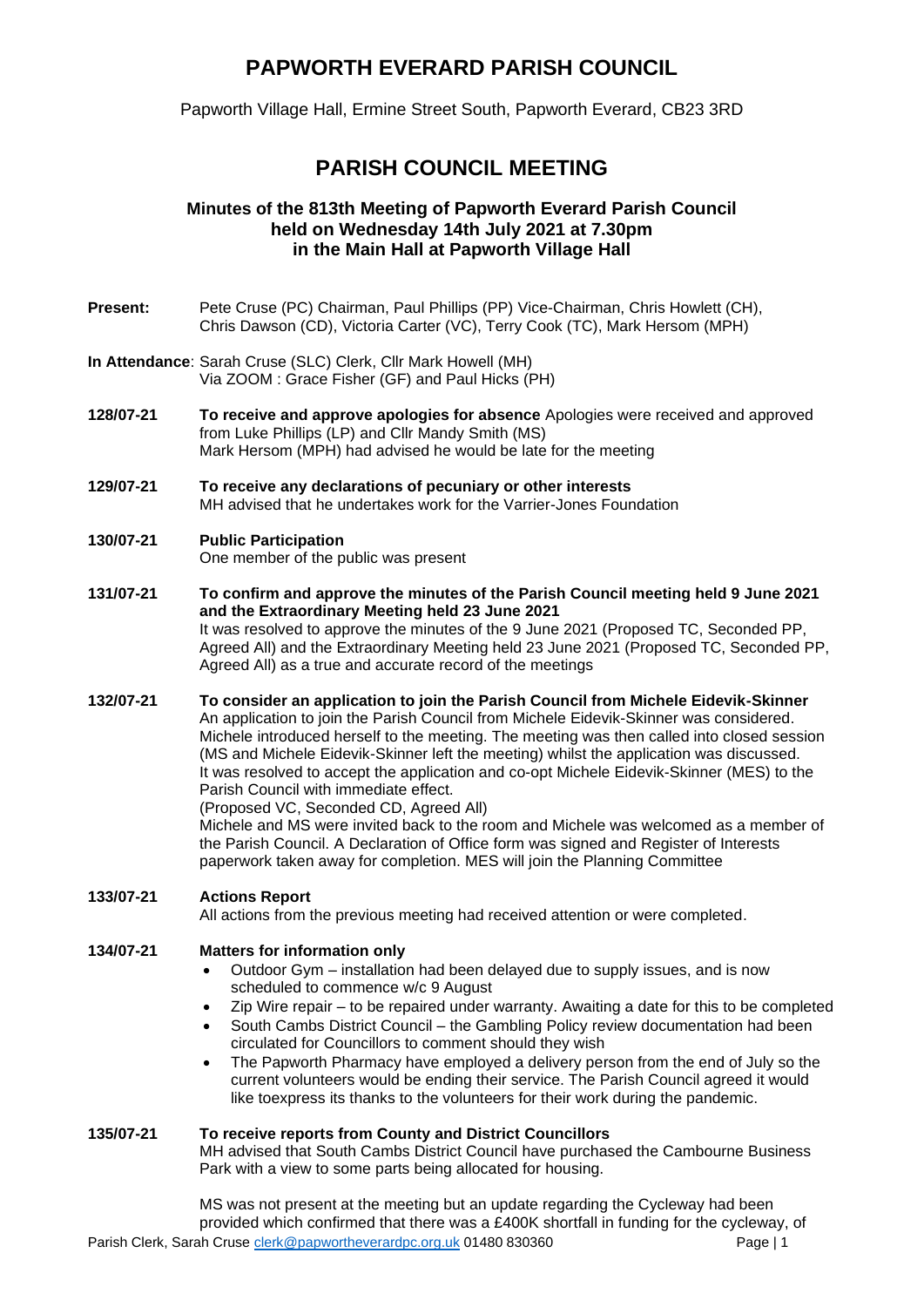which the Parish Council had not been made aware. Highways England had been approached to help cover the shortfall and a decision was due imminently. Clarification of the situation to be sought from MS.

*The Clerk will post the briefing noted received on social media for information, also noting the Parish Council's disappointment at not being advised of the funding situation when the situation occurred.*

#### **136/07-21 Parish Council Matters**

- 136/07-21.01 To receive an update following the Village Hall Committee meeting held 15 June 2021 The Village Hall will reopen fully for bookings from 19 July in line with the ending of covid restrictions.
- 136/07-21.02 To receive an update following the Finance & HR Committee meeting held 23 June 2021 Employee wellbeing was discussed. Appraisals are to be scheduled.
- 136/07-21.03 To receive an update following the Planning Committee meeting held 6 July 2021 Objections were submitted to an application for an 18m tall 5G mast to be erected at the edge of Jubilee Green.

#### **(MPH joined the meeting at 8.15pm)**

#### **137/07-21 Correspondence and Communication**

Albert Churchouse – defibrillators – noted. MH advised that there is also a defibrillator in the vicinity of Macfarlane Grieve House. *The Clerk will email Papworth Trust to find out of this is still in place and regularly maintained.*

EW Rail – Peter Deer – CD and MPH advised they would be willing to be included in any discussions or meetings held regarding the East West Rail project.

David Potter – End of Lockdown Event – Tha Parish Council has not planned any end of pandemic celebrations. The Clerk will put David Potter in touch with the Papworth Community Group who are potentially planning events for residents.

#### **138/07-21 Police Matters**

There were no issues relating to the village to be forwarded to the Police

#### **139/07-21 Premises Licence Application**

To consider a response to the premises licence application consultation for the Cambridge Food Company Ltd, Atria Court, Sterling Way, Papworth Everard The Parish Council had no objections to the premises licence application.

#### **140/07-21 Gladys Scane – memorial**

To consider a request for the Parish Council rename a room or install a memorial plaque at the Village Hall to honour the late Gladys Scane It was agreed that it would be appropriate to have a memorial plaque at the Village Hall. CH will come up with some appropriate wording for the plaque. It was resolved to allocate up to £250.00 for an A4 sized engraved plaque from General Reserves. (Proposed VC, Seconded PP, Agreed All)

#### **141/07-21 Internal Auditor Report**

To receive the report following the audit undertaken on 28 June 2021 The report was received and contents noted.

#### **142/07-21 Highways Matters**

142/07/21.01 To consider the provision of double yellow lines - Hamden Way junctions A Highways Officer had made a site visit and recommended double yellow lines. The Parish Council would need to conduct an informal consultation with affected residents prior to any application being submitted. *The Clerk will find out more information about how this should be done and get confirmation of the distance either side of a junction that lines would be required.*

*VC and MPH agreed to draft a letter for the consultation for consideration at the next meeting* 

142/07-21.02 To consider an option suggested by Highway Dept for speed monitoring in the village A maximum of 4 speed monitoring boxes are available to undertake 24/7 surveys to assess vehicle speeds through the Parish. The data collected will show vehicle speeds, vehicle volumes and vehicle types and provide the Parish Council objective data to inform decision making regarding enforcement and further traffic calming.

The cost of this would be £350 for the first box, and then £150 for each additional box It was resolved to request 4 monitoring boxes at a total cost of £800.00 (General Reserves)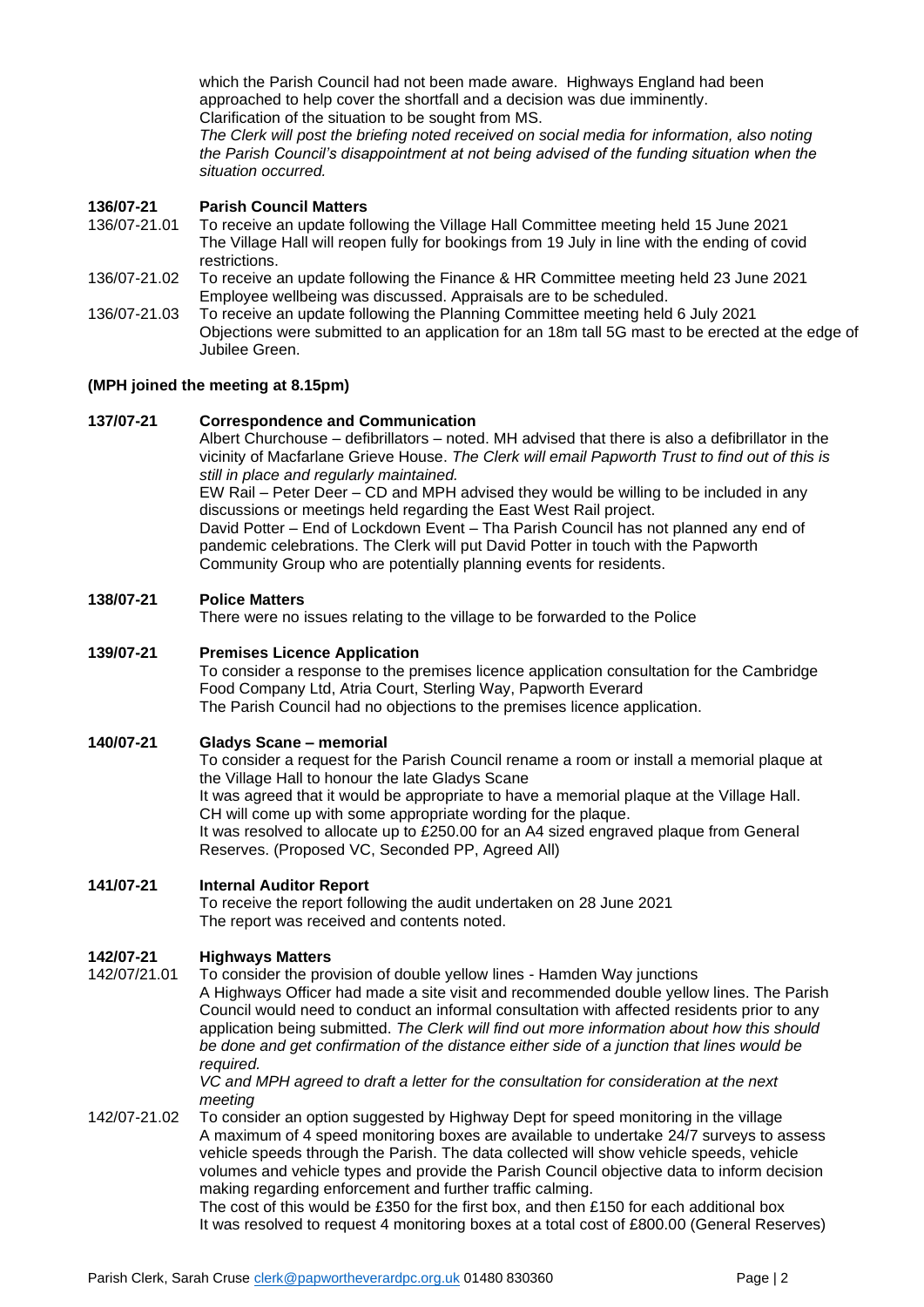(Proposed TC, Seconded CD, Agreed All)

It was agreed that monitoring is required the length of Ermine Street. *The Clerk will request Highways Dept provide suggested locations for the boxes to be positioned, for review by the Parish Council .*

# **143/07-21 Finance and Procedure**

To agree the value of the credit to request from CGM Ltd It was resolved that a credit for the invoice dated 1 June 2021 be requested from CGM due to the issues experienced with grass cutting.

143/07-21.02 To approve monthly accounts for payment

The following accounts were approved for payment (Proposed PP, Seconded TC, Agreed All)

| <b>Chq No</b>   | <b>Cheque Payments</b>                           | <b>Invoice No</b> | <b>Net</b> | Category     |
|-----------------|--------------------------------------------------|-------------------|------------|--------------|
|                 | LINDUM - Work to 30/6/2021                       | 186381            | 8,998.53   | S106         |
| <b>To PAY</b>   | <b>BACS Payments</b>                             |                   |            |              |
| 15/07/21        | <b>VH Salaries - JUNE</b>                        |                   | 1,185.26   | VH           |
| 15/07/21        | PC Salaries - JUNE                               |                   | 1,630.31   | Remuneration |
| 15/07/21        | <b>HMRC Payroll Tax JUNE</b>                     |                   | 404.61     | Remuneration |
| 15/07/21        | CGM Group - Car Park Maintenance VH              | 240245            | 60.00      | VH           |
| 15/07/21        | CGM Group - Grass play area/cemetery             | 240245            | 636.97     | AM           |
| 15/07/21        | V Hagedorn - Fuel Contribution JUNE              |                   | 55.35      | Donations    |
| 15/07/21        | A Whitehouse - Fuel Contribution JUNE            |                   | 9.45       | Donations    |
| 15/07/21        | Complete Weed Control - PF Fertilizer Treatment  | RT2919            | 960.00     | PF           |
| 15/07/21        | Complete Weed Control - PF grass Seed x 10       | RT2918            | 850.00     | PF           |
| 15/07/21        | <b>Pendrill Publications - JULY</b>              | 10179             | 350.00     | Newsletter   |
| 15/07/21        | Pendrill Publications - AUGUST                   | 10226             | 350.00     | Newsletter   |
| 15/07/21        | Daltons Cleaning - VH Windows                    | 3012              | 60.00      | <b>VH</b>    |
| 15/07/21        | CANALBS - Internal Audit FY2020-21               | 449               | 138.05     | Admin        |
| 15/07/21        | Papworth Tennis Club Elec Chg Rm/Pav 29/5-27/6   | 51                | 44.60      | PF           |
| 15/07/21        | Papworth Tennis Club Electricity Bowls 29/5-27/6 | 51                | 29.08      | AM           |
| Paid            | <b>PAYMENTS MADE (BACS)</b>                      |                   |            |              |
| 13/07/21        | <b>DONATION - Summer Reading Challenge</b>       |                   | 250.00     | S137         |
| Paid            | <b>PAYMENTS MADE (Card)</b>                      |                   |            |              |
| 16/06/21        | United Flags - Flagpole halyard door             |                   | 71.95      | AM           |
| 30/06/21        | Amazon - HDMI LEAD - CT                          | 2021-293907918    | 9.15       | Admin        |
| <b>Due/Paid</b> | <b>DIRECT DEBITS</b>                             |                   |            |              |
| 23/06/21        | O2 (Imp Shed SIM)                                | 91062954          | 16.64      | PF.          |
| 23/06/21        | O2 (VH Mobile)                                   | 91062954          | 16.64      | <b>VH</b>    |
| 21/06/21        | OPUS Energy 5725 - VH ELEC                       |                   | 247.34     | <b>VH</b>    |
| 14/06/21        | OPUS ENERGY - VH GAS 1015228                     |                   | 209.54     | VH           |
| 14/07/21        | ZOOM - Monthly Subscription JUNE                 |                   | 11.99      | Admin        |
| 12/07/21        | Fuel Genie - JUNE                                | 5954254           | 215.80     | PF           |
| 12/07/21        | <b>Smart Pensions - JUNE</b>                     | V3KH3Q6           | 131.48     | Remuneration |
| 17/07/21        | EON - Streetlighting - JUNE                      | H1A0090E34        | 103.45     | AM           |
| 22/07/21        | BT - Phones & Broadband                          | EM200282480601    | 244.95     | Admin        |
| 22/06/21        | (Pennon) Cambs Water - VH (22/4 - 26/5)          | 2074315453        | 15.19      | VH           |
| 01/07/21        | SCDC - 2308 VH Rates JULY 21                     | 3030112308        | 1,135.00   | VH           |
| 15/07/21        | SCDC 4898 - Changing Room Rates JULY 21          | 3030104898        | 55.00      | AM           |
| 01/07/21        | SCDC - 2850 Shed Rates JULY 21                   | 3030122850        | 217.00     | PF           |
| 01/07/21        | SCDC - PF Refuse Collection 5259                 | 80032898          | 51.28      | PF           |
| 01/07/21        | SCDC - VH Trade Waste Collection -3268           | 80033823          | 51.28      | VH           |
|                 | <b>TOTAL PAYMENTS</b>                            |                   | 16,942.74  |              |

143/07-21.03 To pre-authorise regular payments due in the month of August Regular payments for August were authorised for payment as follows: (Proposed PP, Seconded CD, Agreed All)